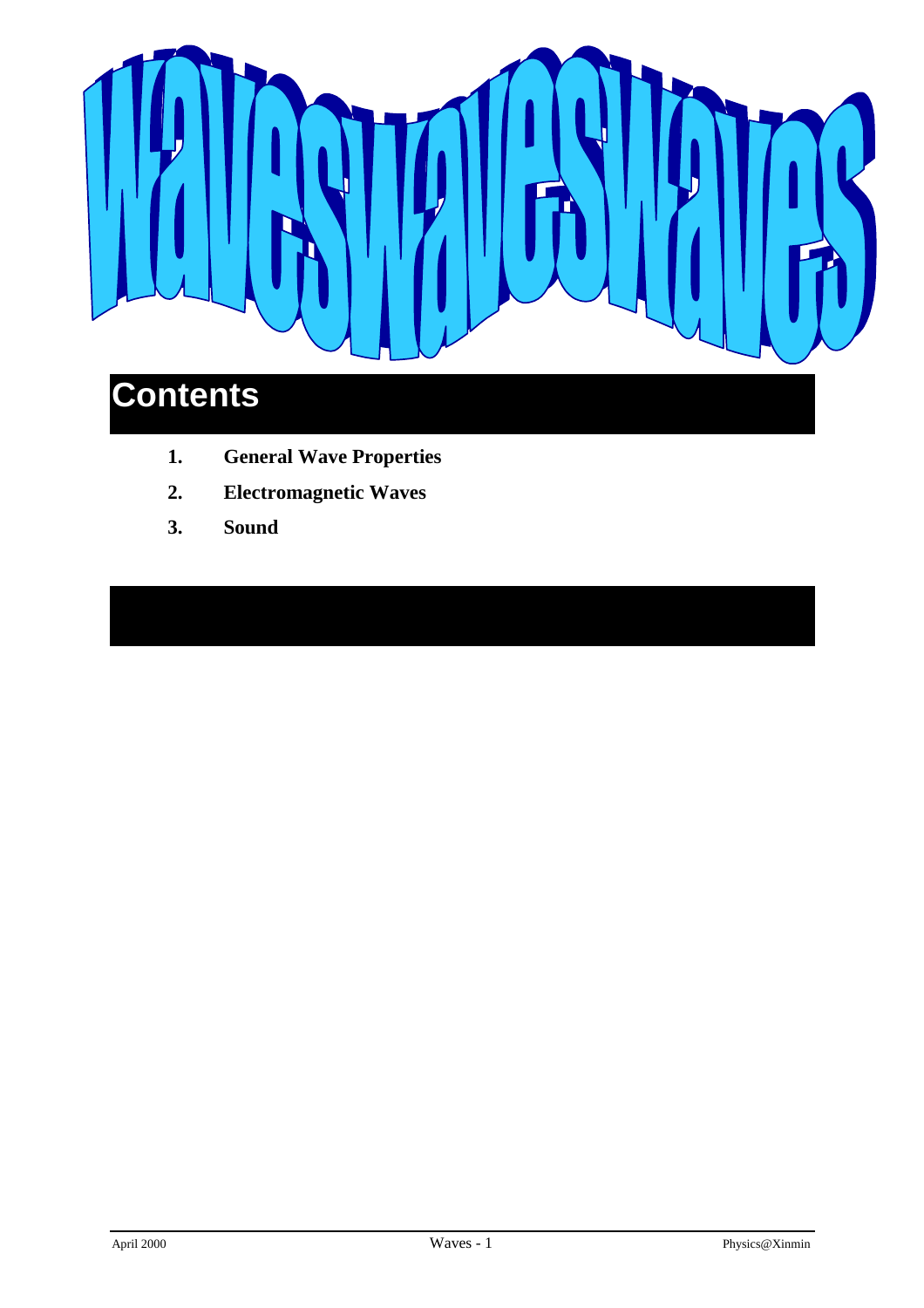# **1. General Wave Properties**

### **Definition:**

**Question:**

What actually do waves do?

### **Answer:**

It provides a mechanism for the *transfer of energy* from one point to another without *physical transfer of any materials*.

### **Wave Sources**

Waves are produced if there are any \_\_\_\_\_\_\_\_\_\_\_\_\_\_\_\_\_\_\_\_\_\_.

### **Types of Waves**

There are basically 2 types of waves - transverse and longitudinal.

They differ in their \_\_\_\_\_\_\_\_\_\_\_\_\_\_\_\_\_\_\_\_\_\_\_\_\_\_\_\_\_\_\_\_

**Longitudinal waves:**



**Transverse waves:**

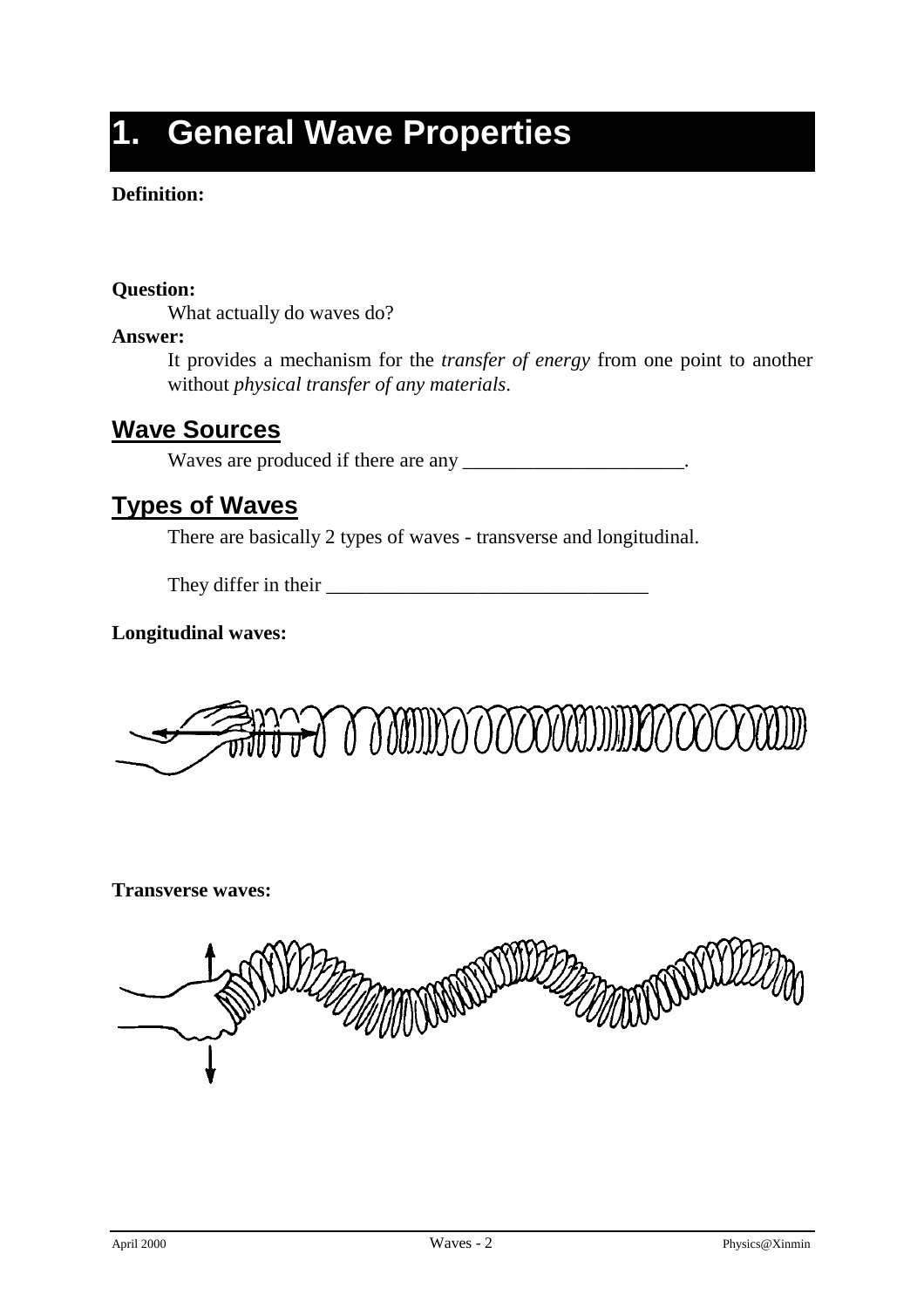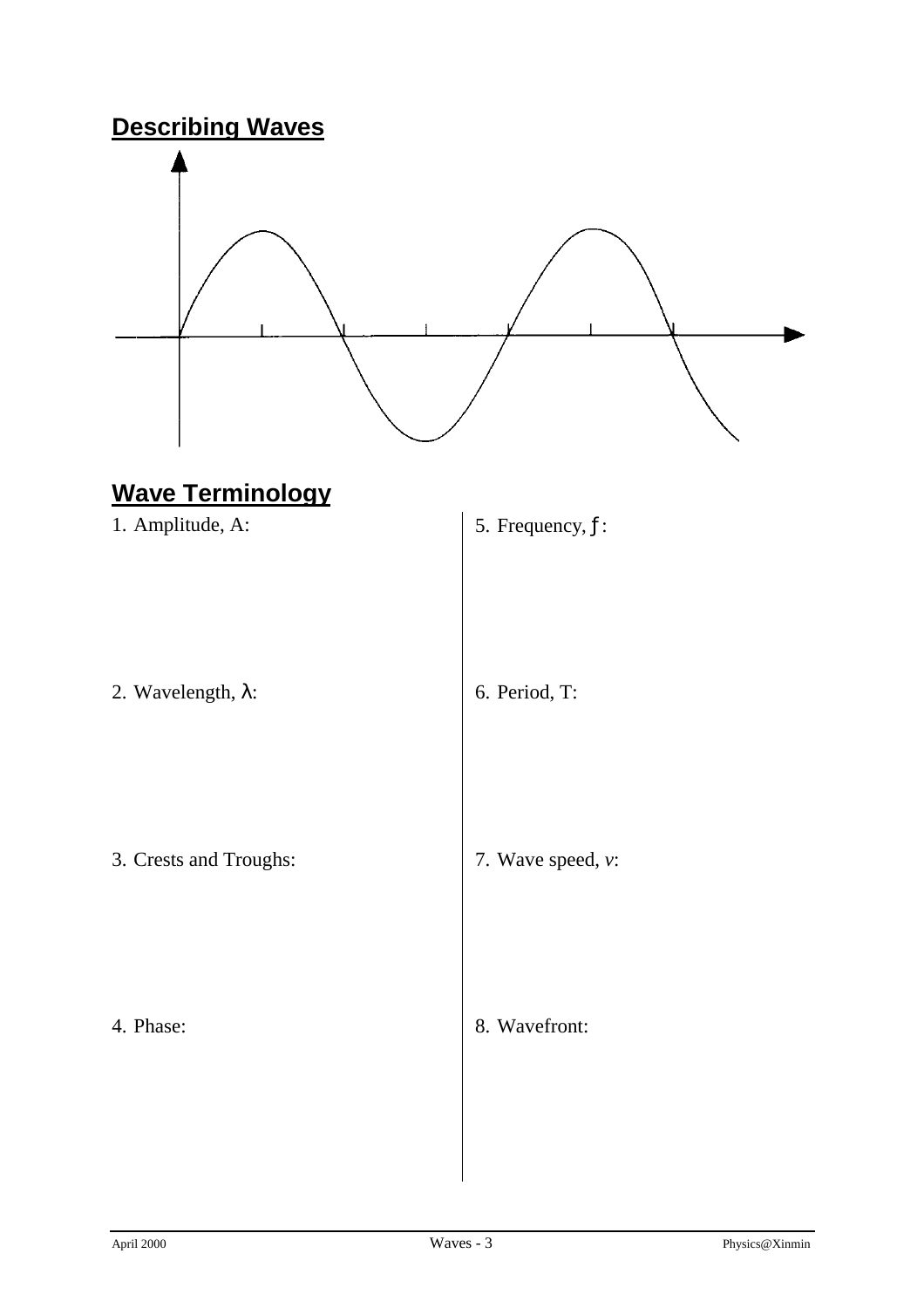### **Questions:**

1. a) Fig (i) shows the graph of the variation of the displacement of a wave with distance along the wave at a particular time.



b) Fig (ii) shows the graph of the variation of the displacement of a wave with time at a particular point along the wave.





State values for

- (i) the time for one complete  $cycle =$  s
- (ii) the frequency of the wave  $=$  Hz
- 2. Draw on the grid below a transverse wave at a particular instant as it travels from left to right. Your wave should be drawn full scale and should have an amplitude of 2.0 cm and a wavelength of 5.0 cm.

### **Note:**

Always check the axes of the graph and analyse what you are given. Do not jump to the conclusion that the X-axis is always *wavelength* for they may give you *period*.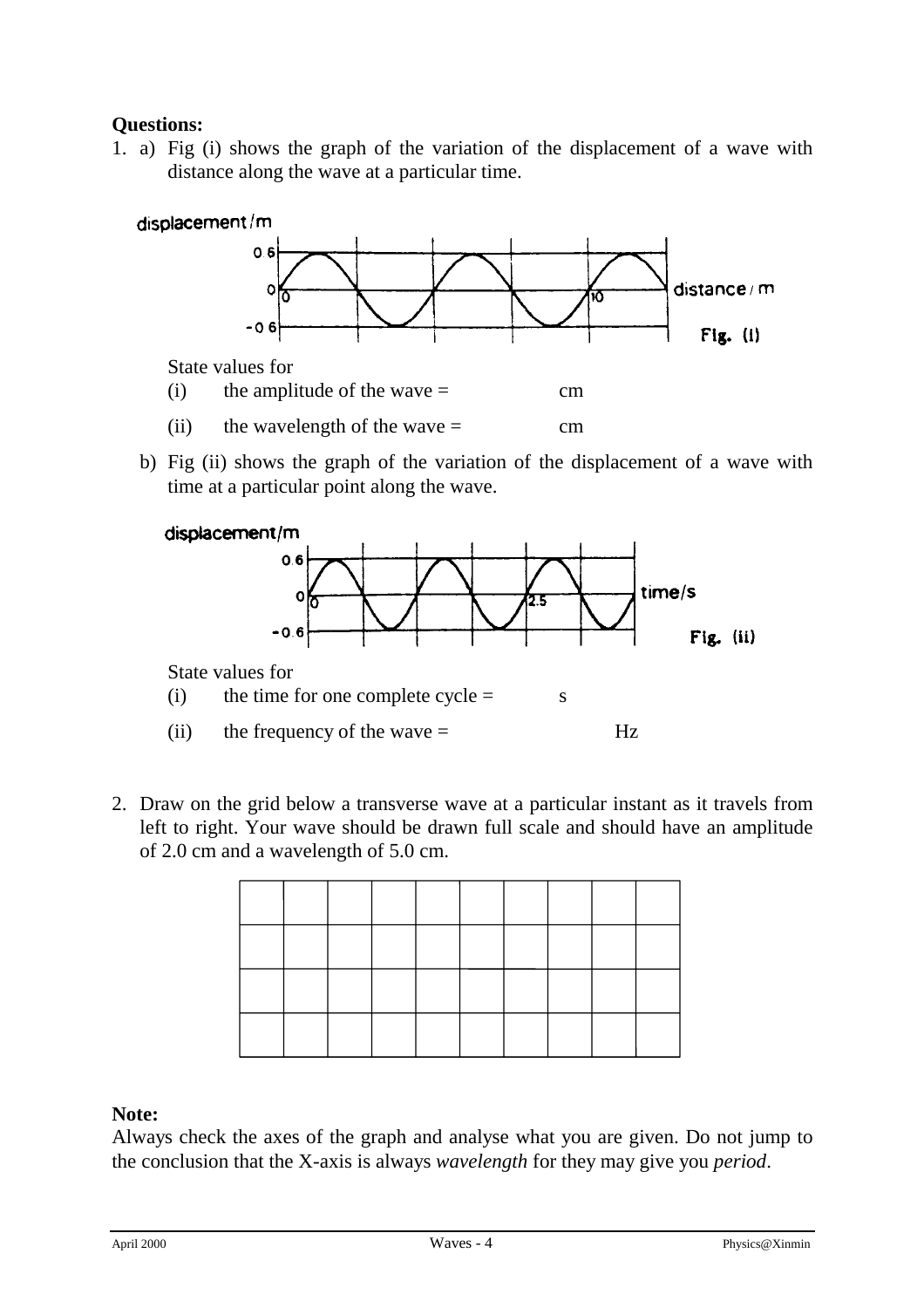## **The Wave Equation**

Remember that speed can be found from the equation:



- 2. The speed of green light of wavelength 0.6  $\mu$ m in a vacuum is 3.0  $\times$  10<sup>8</sup> m/s.
	- a) Calculate the frequency.
	- b) Calculate the period of the wave.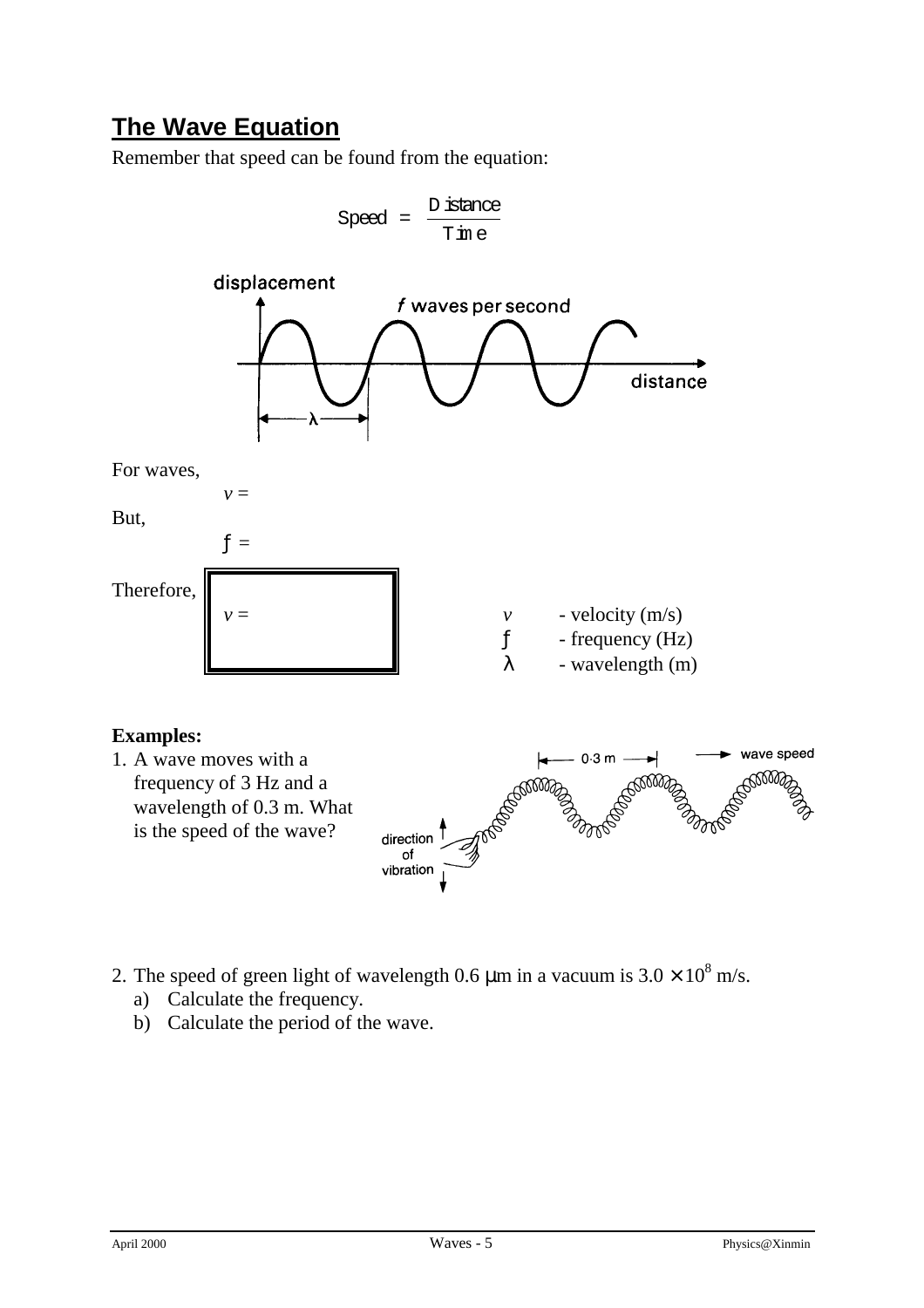## **Wave Production and Ripple Tank**



- The Ripple Tank consists of a shallow glass-bottomed tray, a light source directly above the tray and a white screen below.
- Waves formed by a vibrator bobbing up and down.



- Waves formed can be plane waves or circular waves.
- Screen below water tray is used to capture image of waves produced.



*The apparatus is used to investigate waves travelling through water.*

## **Reflection of Waves**



What do you notice about the incident and reflected angles?

### **Note:**

When water waves get reflected, the only thing that changes is the *direction*. *Wavelength* and *frequency* are the same throughout.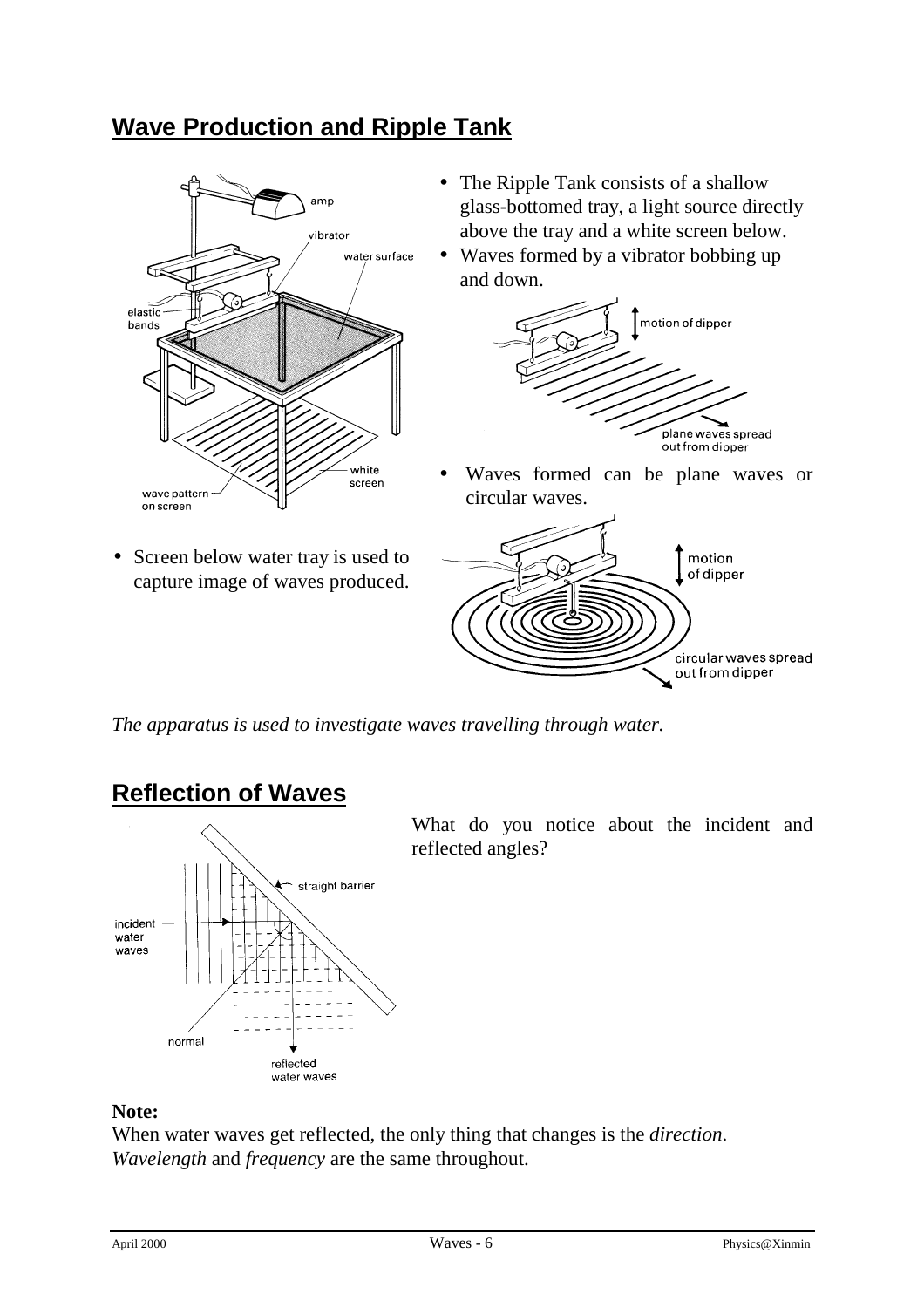

#### **Questions:**

Complete the diagrams to show the wavefronts that would be reflected from the following barriers.

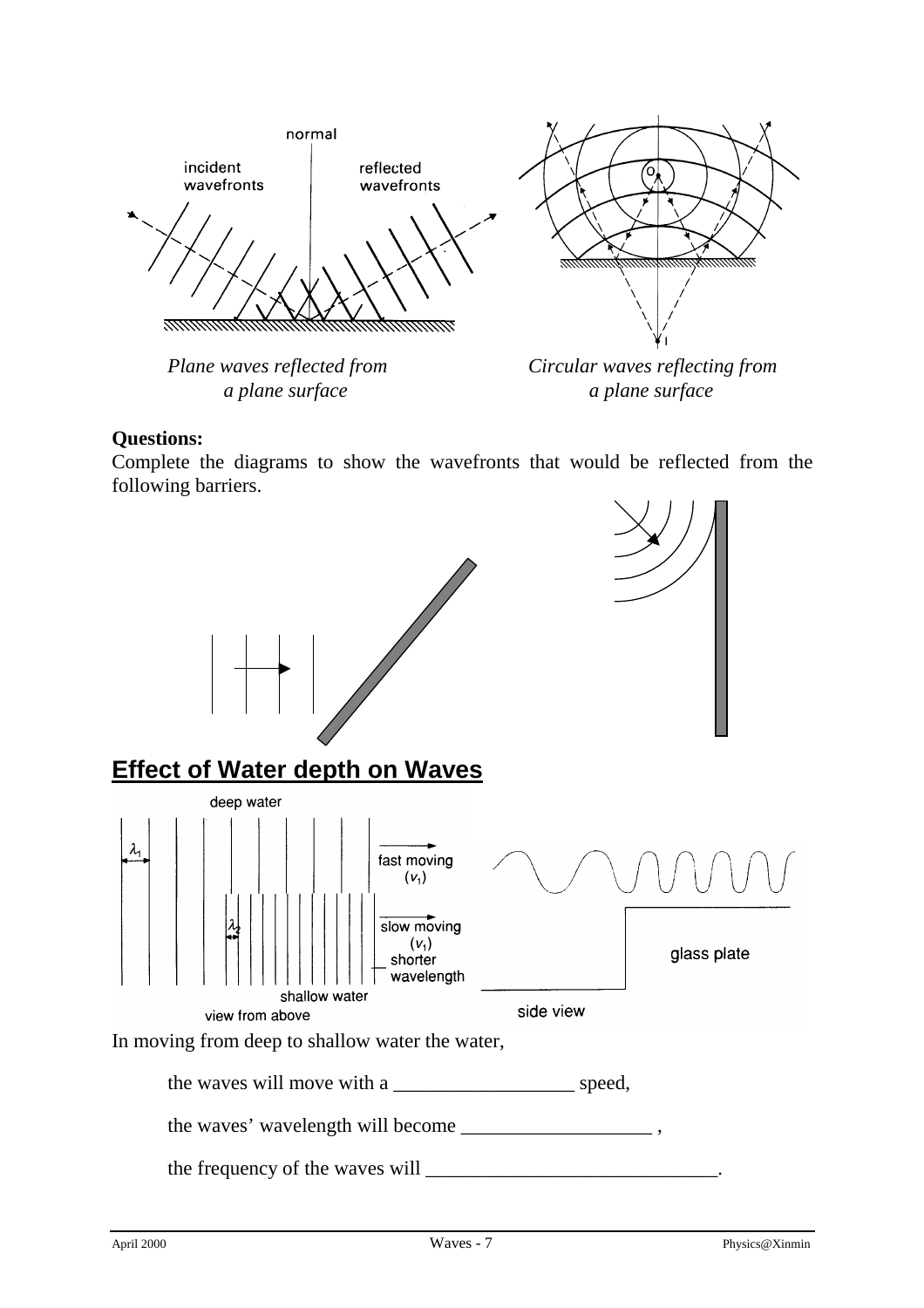Show the waves on the swimming pool caused by a boy jumping into the middle of the pool.



## **Refraction of Waves**

Refraction of water waves occurs when waves move from deep water to shallow water (or vice versa). As with light it is brought about due to the different speeds of the waves passing through differing media.



**a)** We have already seen waves entering a region of shallow water will be slowed down.

- **b)** Seen from the side view the change in wavelength can be seen more clearly.
- **c)** In a similar way to light slowing down as it enters a different media this will result in the water waves bending **towards** the normal as they pass from deep to shallow water.

**Note:**

*Wavelength* and *speed* changes for this case. The *frequency* of the waves stays the same.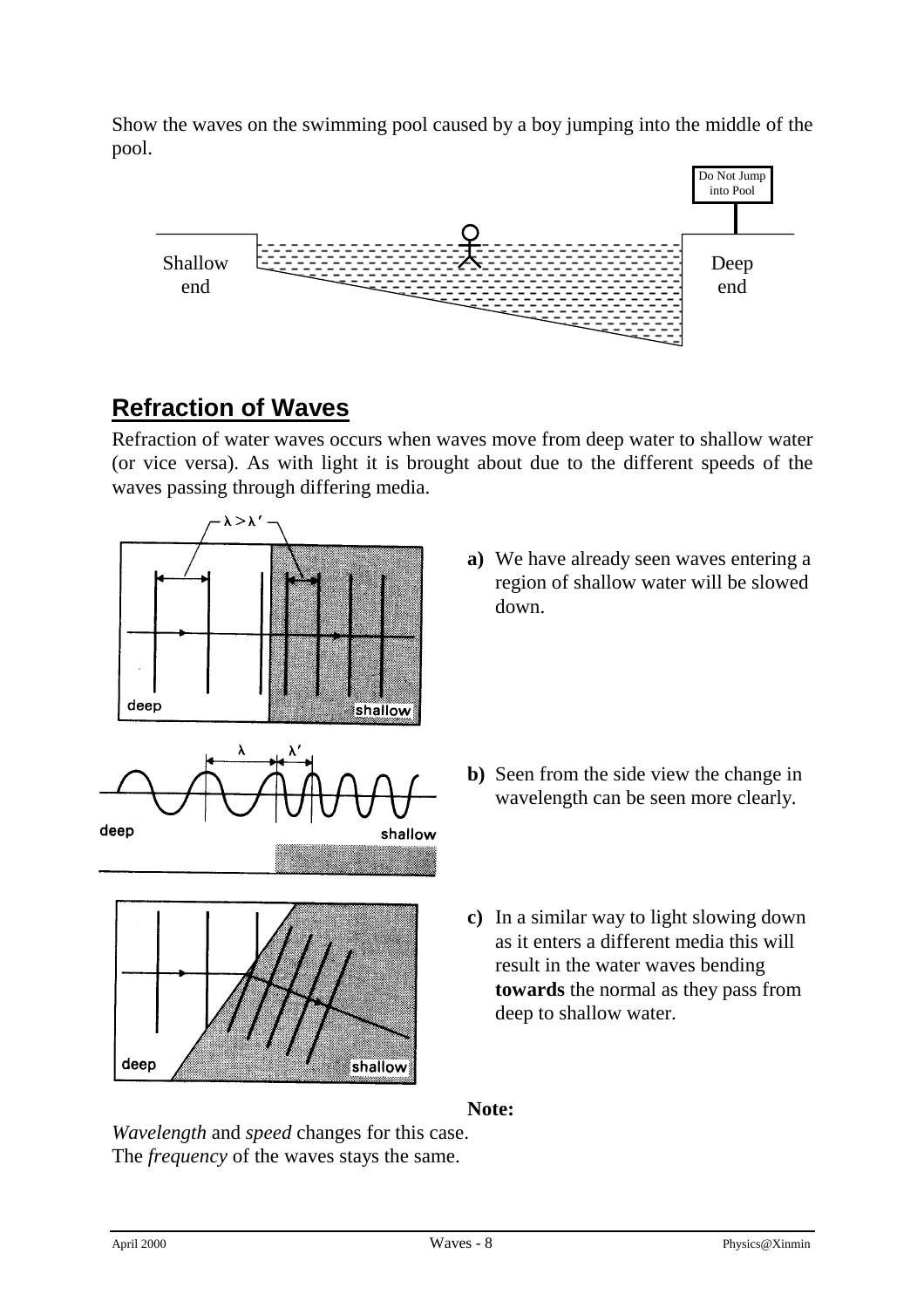### **Questions:**

1. Identify the shallow and deep water as shown on this photo of waves taken from a ripple tank.



2. The following diagrams show three wavefronts passing from shallow water into deep water. Complete the diagram to show the direction of the wavefronts after crossing the boundary.



3. a) On the diagram below show the direction of the wavefront as it passes over the boundary **XY**.



b) Is the wave passing into deeper or shallower water?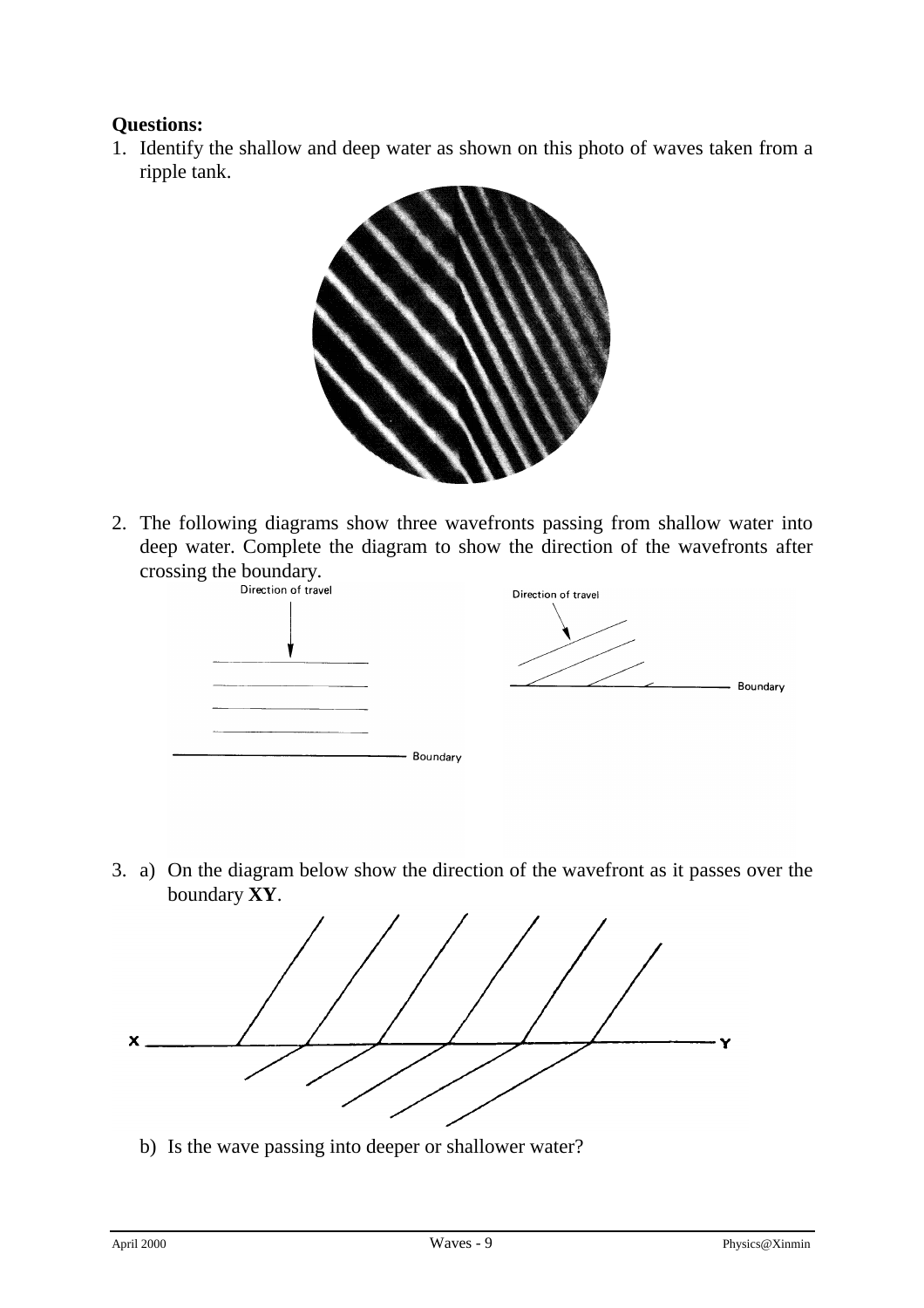4. In the full scale diagram below, the unlabelled lines represent successive wave crests. Refraction of plane waves occurs as the waves cross a boundary. The frequency of the waves is 6.0 Hz.



What is

- a) the speed of the incident waves,
- b) the frequency of the refracted waves,
- c) the wavelength of the refracted waves,
- d) the speed of the refracted waves?
- e) Given that the angle of incidence of the waves at the boundary is 45º, from the diagram, using a protractor, determine the angle of refraction. Hence or otherwise find the refractive index at the boundary.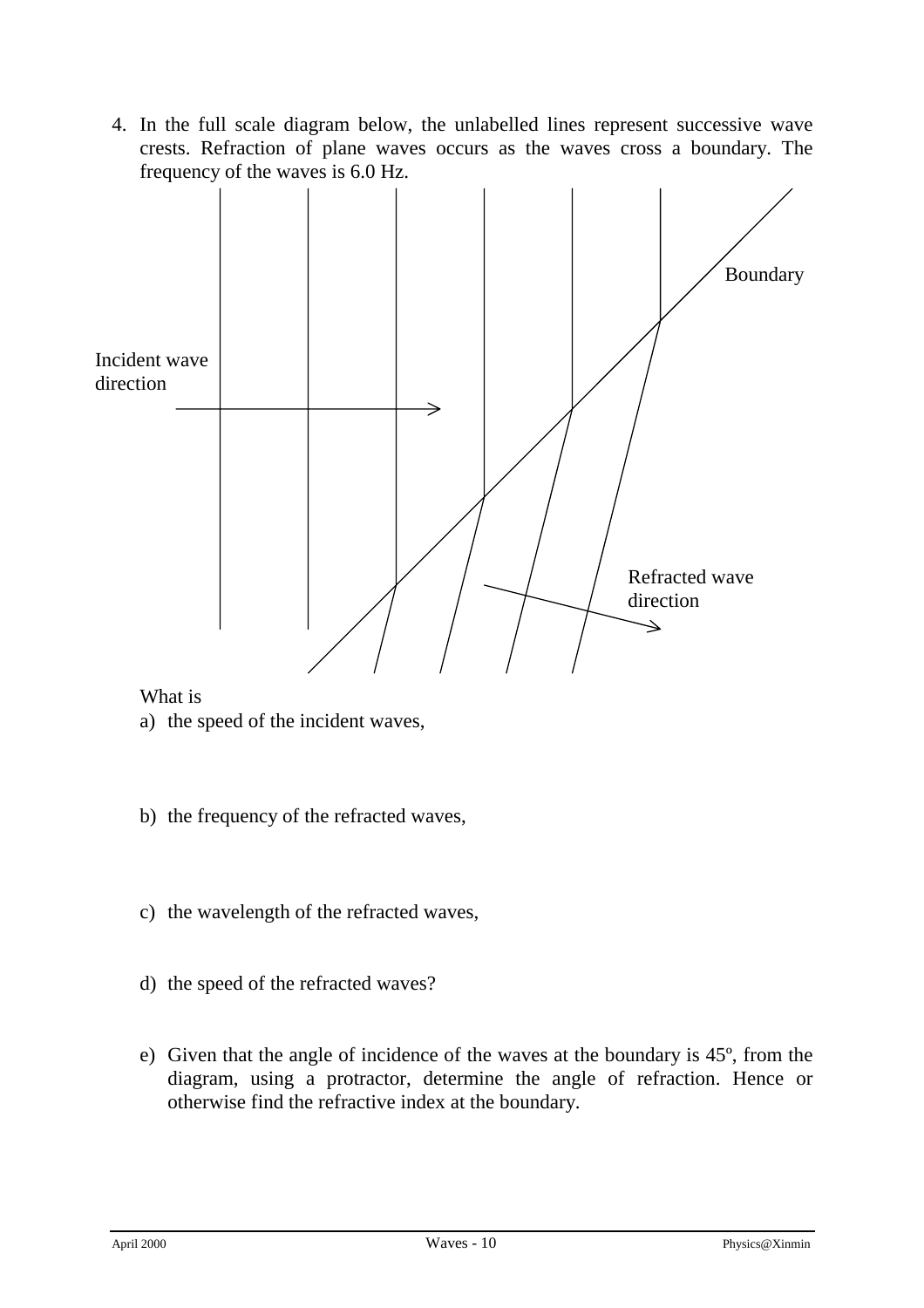# **2. Electromagnetic Waves**

Often referred to just as EM waves.

## **Properties of the Electromagnetic Waves**

The following properties applies to the electromagnetic wave:

- 1. What type of waves are they?
- 2. Do they require a medium to travel through?
- 3. How fast do they travel?
- 4. They can all be \_\_\_\_\_\_\_\_\_\_\_\_\_\_\_\_\_ or \_\_\_\_\_\_\_\_\_\_\_\_\_\_\_\_\_\_ (like visible light).
- 5. They can be \_\_\_\_\_\_\_\_\_\_\_\_\_\_\_ and \_\_\_\_\_\_\_\_\_\_\_\_\_\_\_\_\_ by matter.
- 6. They all obey the wave equation,  $v = f\lambda$ .
- 7. Their frequencies do not change as they pass from one medium to another. However, both their speed and wavelength will change.
- 8. They carry from one place to another.

### **Electromagnetic Spectrum**

• The whole range of EM waves are arranged in a particular order, from the shortest wavelength to the longest wavelength:

Gamma rays, X-rays, Ultraviolet, Visible, Infra-red, Microwaves, Radiowaveswavelength

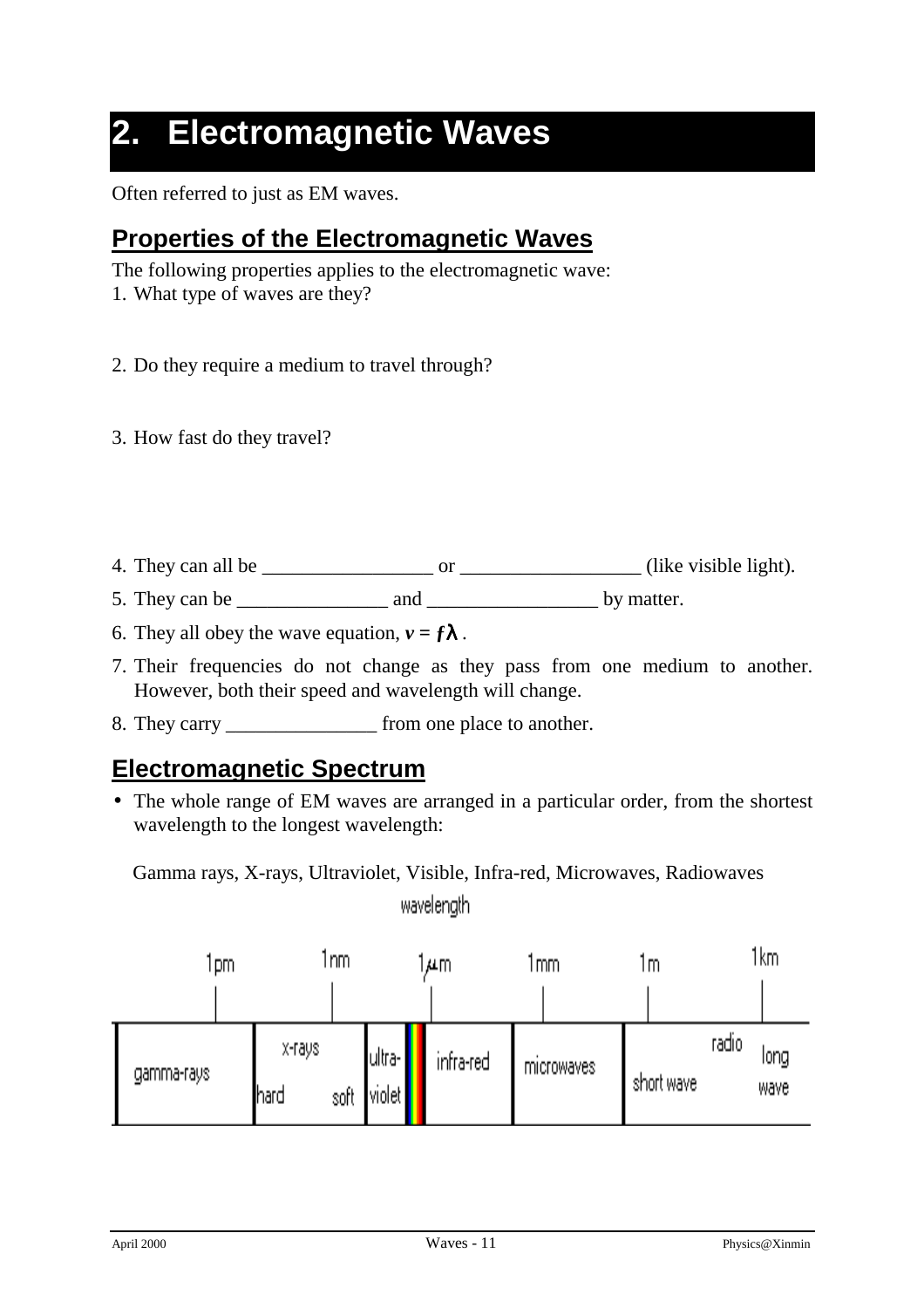## **Application of Electromagnetic Waves**

| <b>Radiowaves:</b>    | Ultraviolet (UV): |
|-----------------------|-------------------|
|                       |                   |
|                       |                   |
|                       |                   |
|                       |                   |
|                       |                   |
|                       |                   |
|                       |                   |
|                       |                   |
| Microwaves:           | X-rays:           |
|                       |                   |
|                       |                   |
|                       |                   |
|                       |                   |
|                       |                   |
|                       |                   |
|                       |                   |
|                       |                   |
| <b>Infrared (IR):</b> | Gamma Rays (γ):   |
|                       |                   |
|                       |                   |
|                       |                   |
|                       |                   |
|                       |                   |
|                       |                   |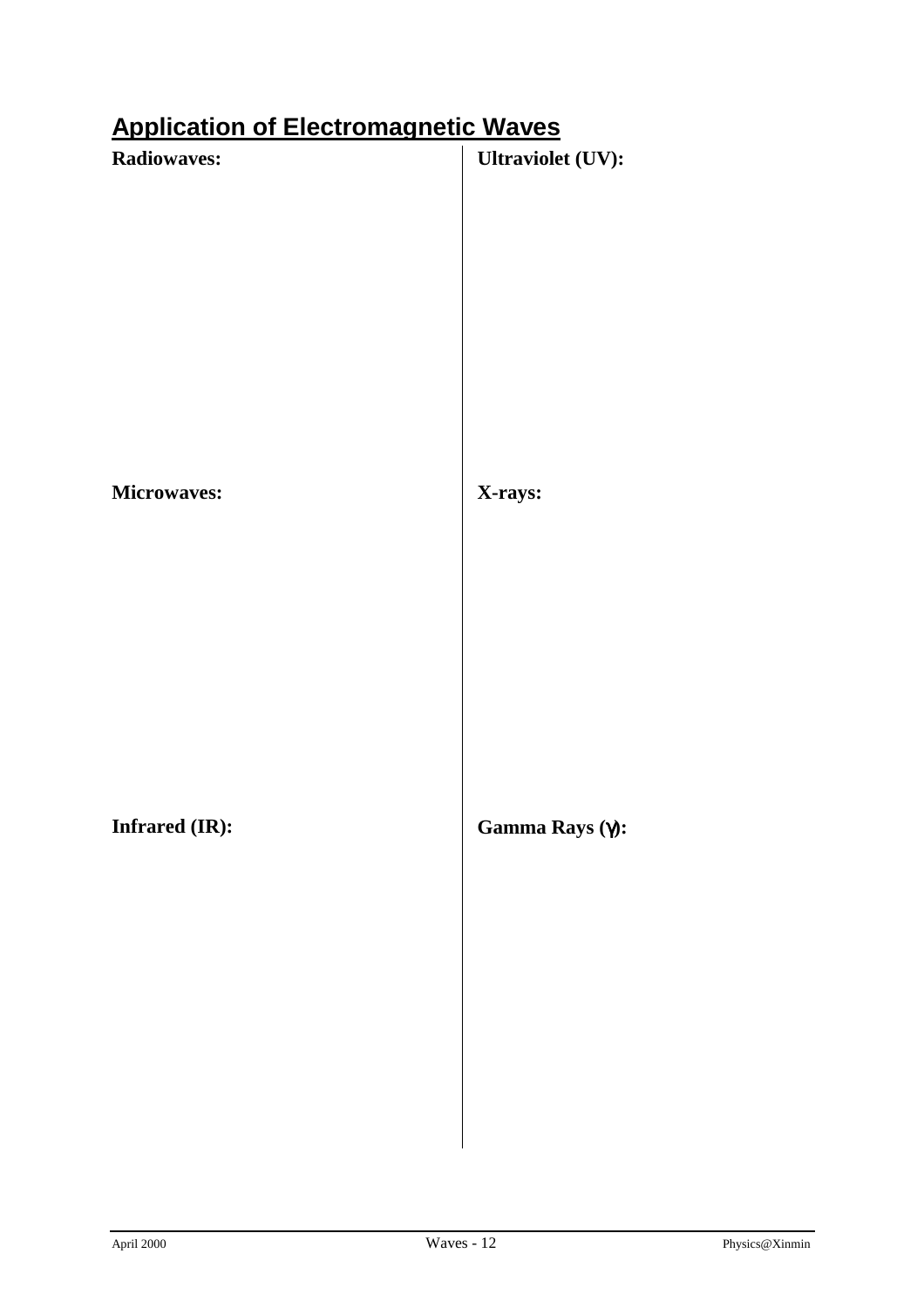# **3. Sound**

### **Definition/Notes:**

## **Compression & Rarefaction**

Sound is caused by changes in air pressure. **Compression:**

### **Rarefaction:**



### **Note:**

Look at the axes of the graph. In sound, it is always pressure versus distance.

## **Can we still use the Wave Equation for sound?**

The formula  $v = f\lambda$  still applies in sound

- *v* : velocity of sound (m/s)
- *f* : frequency of the sound (Hz)
- $\lambda$  : wavelength of sound wave (m)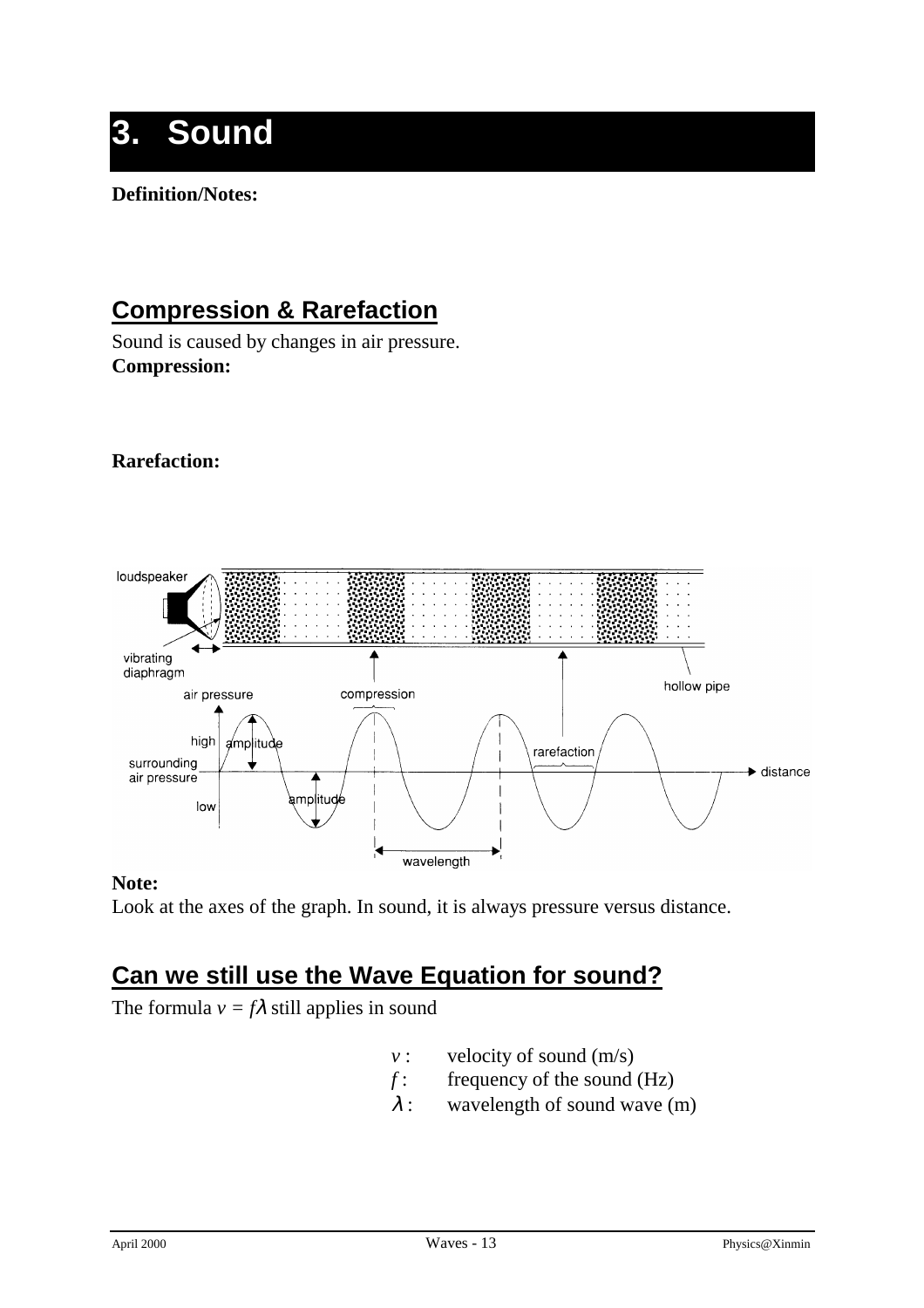## **Transmission of Sound**

1. Unlike **em** waves, sound waves need a medium to be transmitted. (eg air, water)

- 2. Sound waves cannot be transmitted in vacuum. (Read up the Bell Jar experiment)
- 3. Speed of sound varies with different media.

| <b>Medium</b> | Approximate speed (m/s) |
|---------------|-------------------------|
| Air           |                         |
| Water         |                         |
| Glass         |                         |

4. Temperature and humidity also are an important factor in the speed of sound.

#### **Note:**

The speed of sound is greatest in solids. Sound cannot pass through a vacuum - it needs a medium.

## **Audible Sounds**

- Audible means 'can be heard'
- For humans the audible range of sound is:

from \_\_\_\_\_\_\_\_\_ Hz to \_\_\_\_\_\_\_\_\_\_\_\_\_\_ Hz ( \_\_\_\_\_\_ kHz)

- Many animals can hear noises much higher than this.
- As you get older the range decreases.

## **Reflection of Sound**

Light waves undergo reflection. Like light, sound too undergoes reflection.

### **Proof:**



Effect of prolonged sound due to merging of many echoes is called *reverberation.*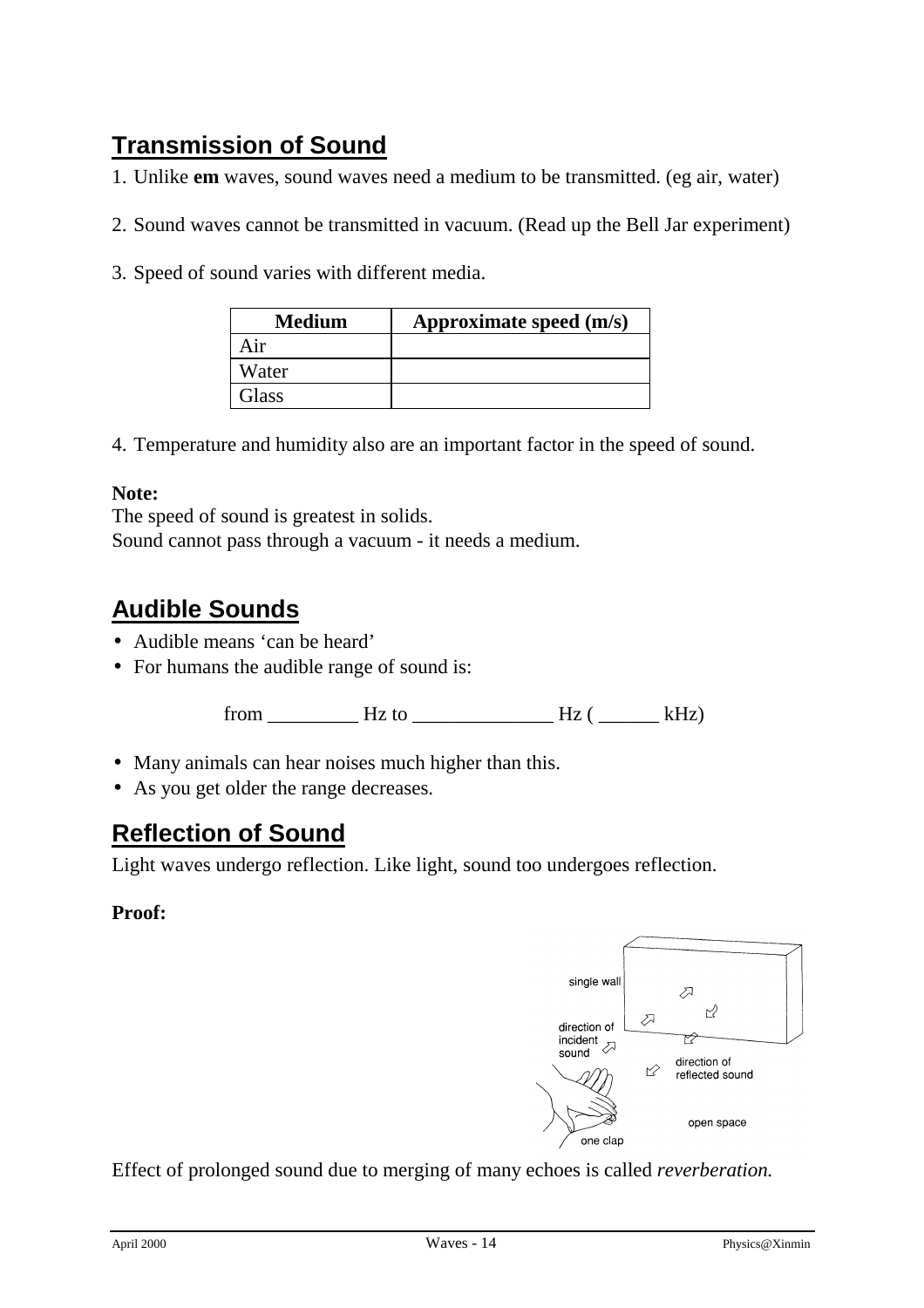### **Examples Involving Echoes:**

1. A man stands some distance away from a cliff. He gives a shout and hears his echo 4 seconds later. How far is he from the cliff?



2. A ship sending sound signals to the bottom of the sea receives the echo back 0.5 s later. If sound travels at 1500 m/s in sea water, how deep is the sea?



## **Measuring the Speed of Sound**

This can be done easily by recording the time taken by sound in travelling over a known distance.

### **Example:**

Assuming the measured distance is 800 m and the time taken for the sound to be heard by the second man is 2.4 s. What is the speed of sound?